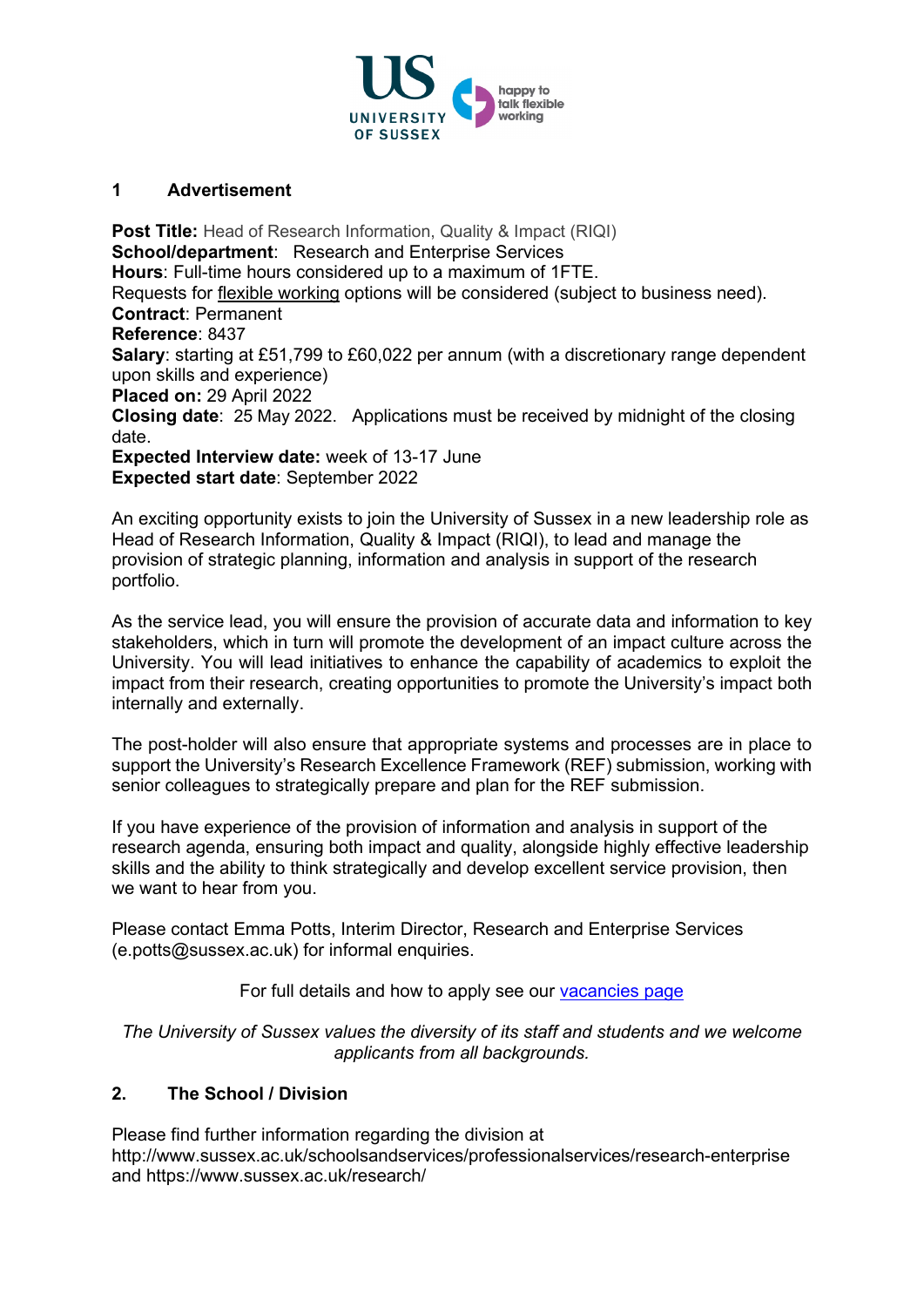# **3. Job Description**

Job Description for the post of: Head of Research Information, Quality & Impact (RIQI)

| Department:             | <b>Research and Enterprise Services</b>                                                                                                    |
|-------------------------|--------------------------------------------------------------------------------------------------------------------------------------------|
| Location:               | <b>Falmer House/Hybrid</b>                                                                                                                 |
| Grade:                  | 9                                                                                                                                          |
| <b>Responsible to:</b>  | Director, Research & Enterprise                                                                                                            |
| <b>Responsible for:</b> | Senior Research Impact & Quality Manager, Senior<br><b>Research Information Systems Manager</b>                                            |
| Key contacts:           | PVC Research & Enterprise, dPVC Research, DRaKEs, Heads<br>of School, RES teams, other Professional Service Divisions, and<br>School staff |

The Head of Research Information, Quality and Impact will lead and manage the provision of strategic planning, information and analysis in support of the research portfolio. As the service lead, you will ensure the provision of accurate data and information to key stakeholders, which in turn will promote the development of an impact culture across the University. You will lead initiatives to enhance the capability of academics to exploit the impact from their research, creating opportunities to promote the University's impact both internally and externally.

The post-holder will also ensure that appropriate systems and processes are in place to support the University's Research Excellence Framework (REF) submission, working with senior colleagues to strategically prepare and plan for the REF submission. A key aspect of the role is to ensure that research performance-reporting supports the University's strategic objectives and complies with DORA principles.

This is a key role, ensuring the effective delivery of strategic objectives, alongside contributing to the wider work of the Research and Enterprise Services Division, working closely with the heads of each area, and as a member of the leadership team.

# **PRINCIPAL ACCOUNTABILITIES**

- 1. Provide leadership to the Research Information and Quality Impact teams, to promote and maintain a high quality professional service, engendering a culture of continuous improvement.
- 2. Responsible for setting the standards of delivery in areas of responsibility and ensuring appropriate resources are in place to deliver the planned services.
- 3. Set strategic direction and vision for the teams, ensuring resulting policies and services are in alignment with strategic objectives.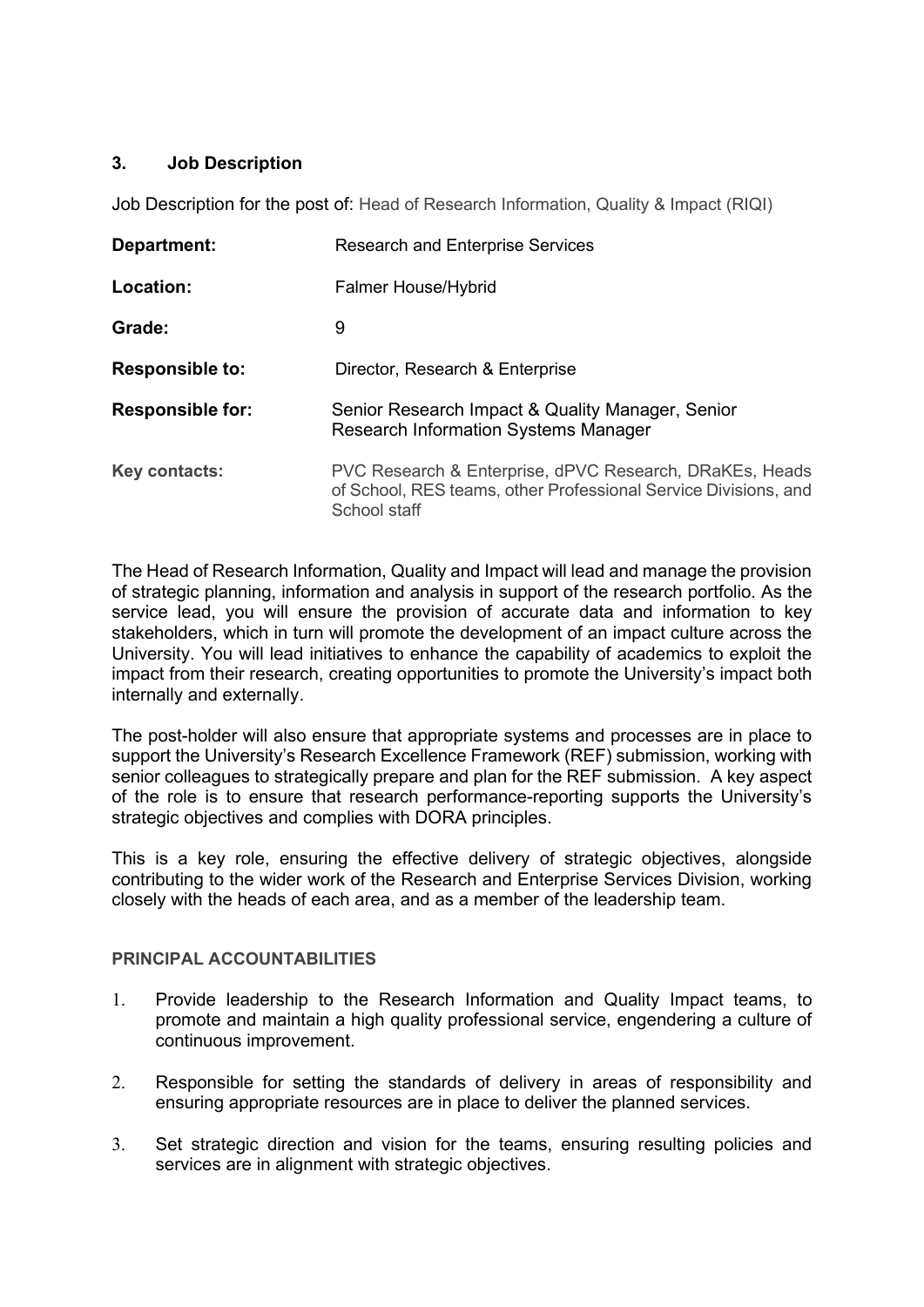- 4. Work in partnership with Directors of Research and Knowledge Exchange (DRaKEs) and other internal and external stakeholders to ensure strategic alignment of service
- 5. Working closely with the Director and PVC R&E, plan for and provide strategic leadership of the REF submission, including acting as the subject matter expert for the REF Steering Group.

## **KEY RESPONSIBILITIES**

## **1. Team Leadership**

- 1.1 Provide leadership across RIQI, setting standards of service, targets and objectives<br>1.2 Ensure the appropriate allocation of resources to achieve targets and objective
- Ensure the appropriate allocation of resources to achieve targets and objectives including the selection, induction, performance management and development of all members of the department
- 1.3 Set teams' direction and vision ensuring service and teams' culture are in strategic alignment with the institution.
- 1.4 Support the development of others, providing leadership and coaching in area of expertise
- 1.5 Foster an ethos of continuous improvement

# **2. Service Delivery**

- 2.1 Working within overall university policy and procedure, and external submission systems, ensure the effective management of responsibilities in the area of expertise. Plan and allocate resources to support the achievement of departmental targets and objectives, meeting external delivery requirements.
- 2.2 Development of RIQI strategic plans
- 2.3 Lead on the development of research performance reporting to meet objectives of UEG, Research and Knowledge Exchange Committee, and Senate, utilising DORA principles where appropriate.
- 2.4 Ensure effective service delivery within area of responsibility.
- 2.5 Ensure the provision of reports and other communication media internally and externally as appropriate, including data analysis, interpretation and presentation of complex and conflicting information to inform decision-making.
- 2.6 Identify critical issues when resolving problems particularly where there is complex or competing information and use university strategy and objectives to make decisions.

## **3. Strategy and Planning**

- 3.1 Based on a broad and deep set of knowledge and experience, set strategic direction for RIQI in delivering its aims.
- 3.2 Shape policy development and provide guidance on strategic agenda, drawing on external resources and intelligence as appropriate.
- 3.3 Ensure appropriate governance is in place for area of expertise.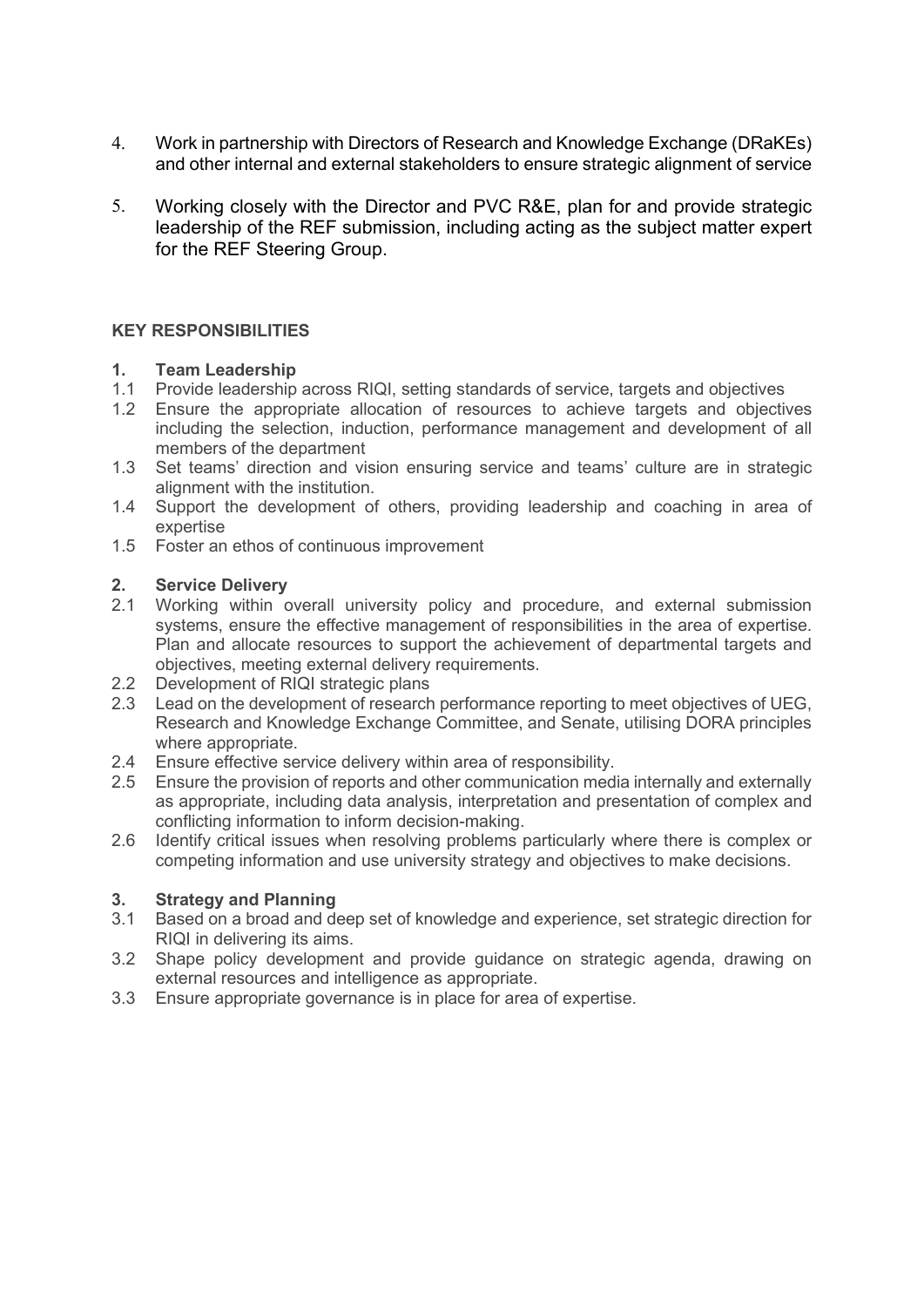## **4. Customers and Stakeholders**

- 4.1 Proactively engage with internal and external stakeholders, University Executive Group (UEG) and other university colleagues to ensure the effective delivery of strategic objectives; initiate and develop relationships.
- 4.2 Persuade, influence and negotiate as appropriate to further the objectives of the **University**

## **5. Impact Strategy, Policy and Planning**

- 5.1 Shape the development of impact strategy for the institution, School and department level as appropriate.
- 5.2 Support Directors of Research and Knowledge Exchange (DRaKEs) in the delivery of research impact, and other impact leads within Schools as appropriate.
- 5.3 Support and deliver the principal objectives identified by the REF Steering Group.
- 5.4 Develop and maintain an understanding of relevant critical external policy issues and provide briefings as appropriate to senior staff.

# **6. Research Information Systems**

- Ensure that existing and future research information systems meet the business requirements to ensure quality data and information provisions are met.
- 6.2 Identify opportunities to improve existing reporting provision to meet both internal and external requirements, including statutory returns.

To carry out any other duties that are within the employee's skills and abilities whenever reasonably instructed.

This Job Description sets out current duties of the post that may vary from time to time without changing the general character of the post or level of responsibility entailed.

# **INDICATIVE PERFORMANCE CRITERIA**

- Leading a team of seven staff across two discipline areas
- Manage a non-staff budget of £97k
- Responsible for the University's REF submission, and coordination of any joint submission areas on time, maximising the university's opportunity to improve performance against comparator universities.
- Oversee the research information systems, ensuring they are providing a stable environment to support research and knowledge exchange activities.
- Identifying opportunities to improve research performance reporting, supporting Committees, UEG and also Schools, including the provision of external systems' data.
- The post holder reports to the Director, Research and Enterprise, but enjoys a defined level of autonomy and responsibility to enable the post holder to manage their own work and that of their reporting managers to achieve their agreed objectives. The role holder also supports the senior leadership team of RES to achieve the strategic and operational goals of the University, Professional Services and RES. The post holder is expected to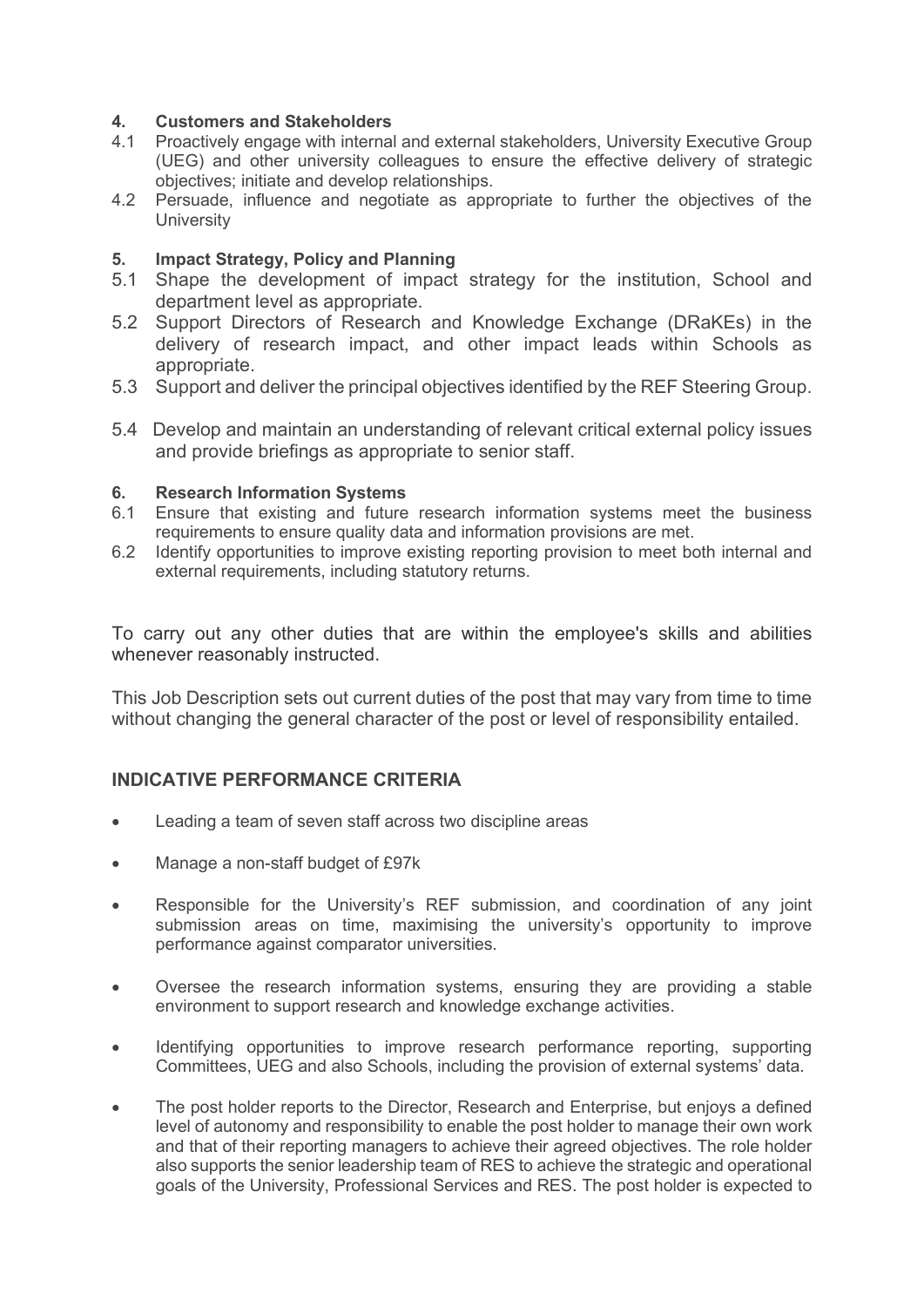work collaboratively across the University and with key stakeholders to deliver single team working that efficiently and effectively supports the achievement of those goals and objectives.

- Support achievement of the Division's compliance with all applicable statutory and regulatory compliance obligations, including (but not limited to): UKVI, Health & Safety, the Prevent Duty, data protection, Competition and Markets Authority requirements and equal opportunities, as appropriate to the grade and role. Additionally, to promote good practice in relation to University policy, procedure and guidance in relation to those compliance matters in respect of students, staff and other relevant parties.
- Balance effectiveness and cost-efficiency in the management of the budgets you are accountable for, demonstrating compliance with Value for Money and Return on Investment principles to support the University's strategic aim to achieve a world-class standard of teaching and research by managing our resources effectively and efficiently.

# **4. Person Specification**

## **ESSENTIAL CRITERIA**

- 1. Educated to degree level, or other equivalent qualification, or significant experience, as appropriate to the role.
- 2. Highly effective leadership skills with the ability to motivate others to achieve, to high quality standards.
- 3. Excellent oral and written communication skills with the ability to present concepts, vision and strategy in a way that can be understood by the audience.
- 4. Well developed planning and organisational skills, including project management with the ability to delegate to team members.
- 5. Excellent interpersonal skills with the ability to effectively influence, persuade and negotiate in area of expertise, effectively contribute to team working to build and develop working relationships at all levels.
- 6. Well developed analytical skills with the ability to generate effective solutions from concepts and vision and make effective decisions to deliver specific objectives.
- 7. Effective IT skills on MS platform.
- 8. Specific knowledge of research information systems and development of data analysis to support stakeholder reporting

## **ESSENTIAL ROLE-SPECIFIC CRITERIA**

- 1. Highly developed knowledge of REF principles and requirements with respect to both impact and quality.
- 2. Applied knowledge of REF submission processes, and strategic approach necessary for optimum delivery of the submission.